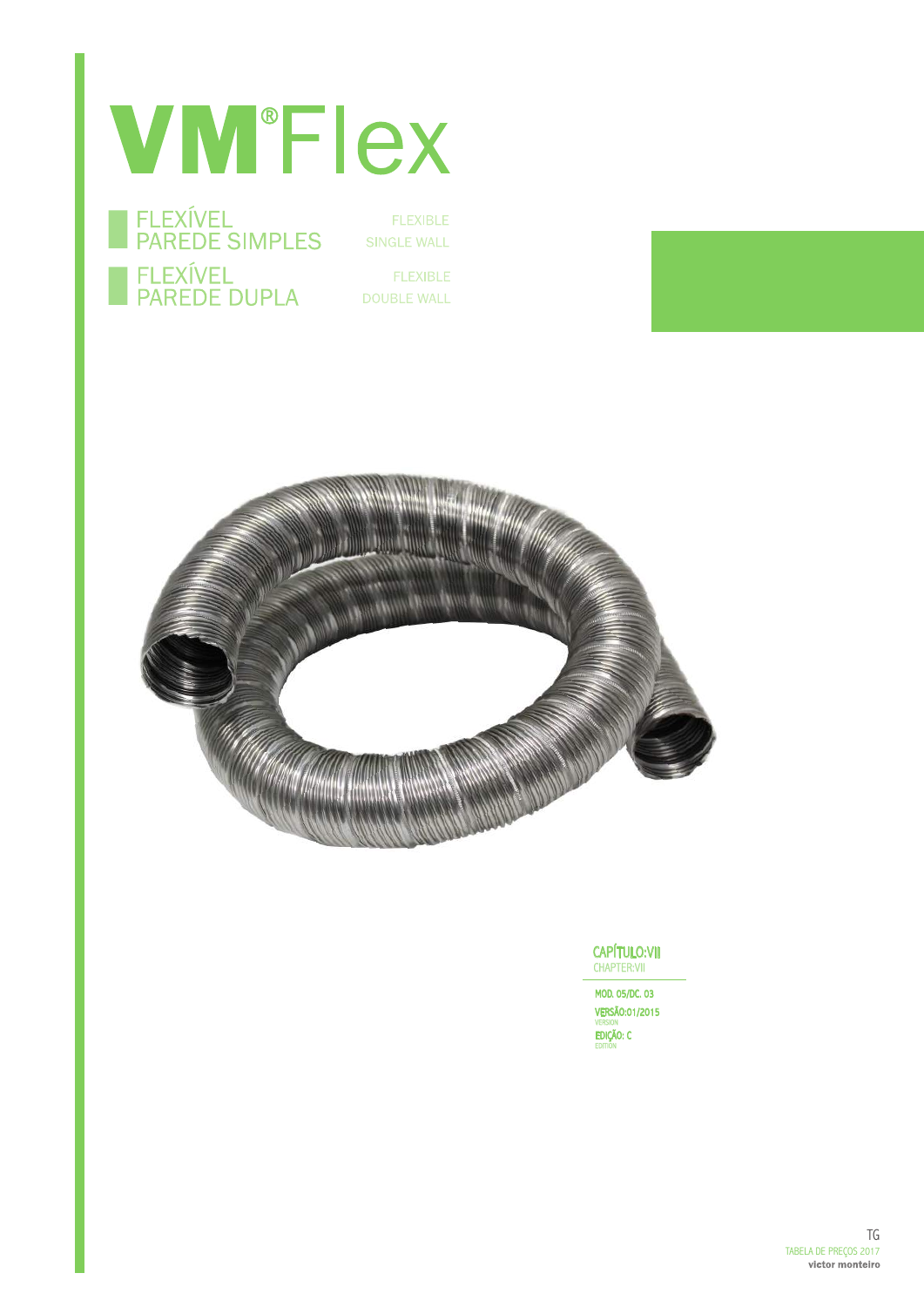

TUBOS FLEXÍVEIS FLEXIBLE PIPES

 $\bar{t}$ 



ŗ. UNIÕES UNIONS





OBSERVAÇÃO: TODA A GAMA TAMBÉM DISPONÍVEL EM INOX AISI 316 – SOB CONSULTA. VÁLIDO PARA PAREDE SIMPLES E PAREDE DUPLA.<br>NOTE THE FULL RANGE ALSO AVAILABLE IN STAINLESS STEEL AISI 316 – ON REQUEST. AVAILABLE IN SINGLE WALL AN

NOTE: THE FULL RANGE ALSO AVAILABLE IN STAINLESS STEEL AISI 316 - ON REQUEST. AVAILABLE IN SINGLE WALL AND DOUBLE WALL.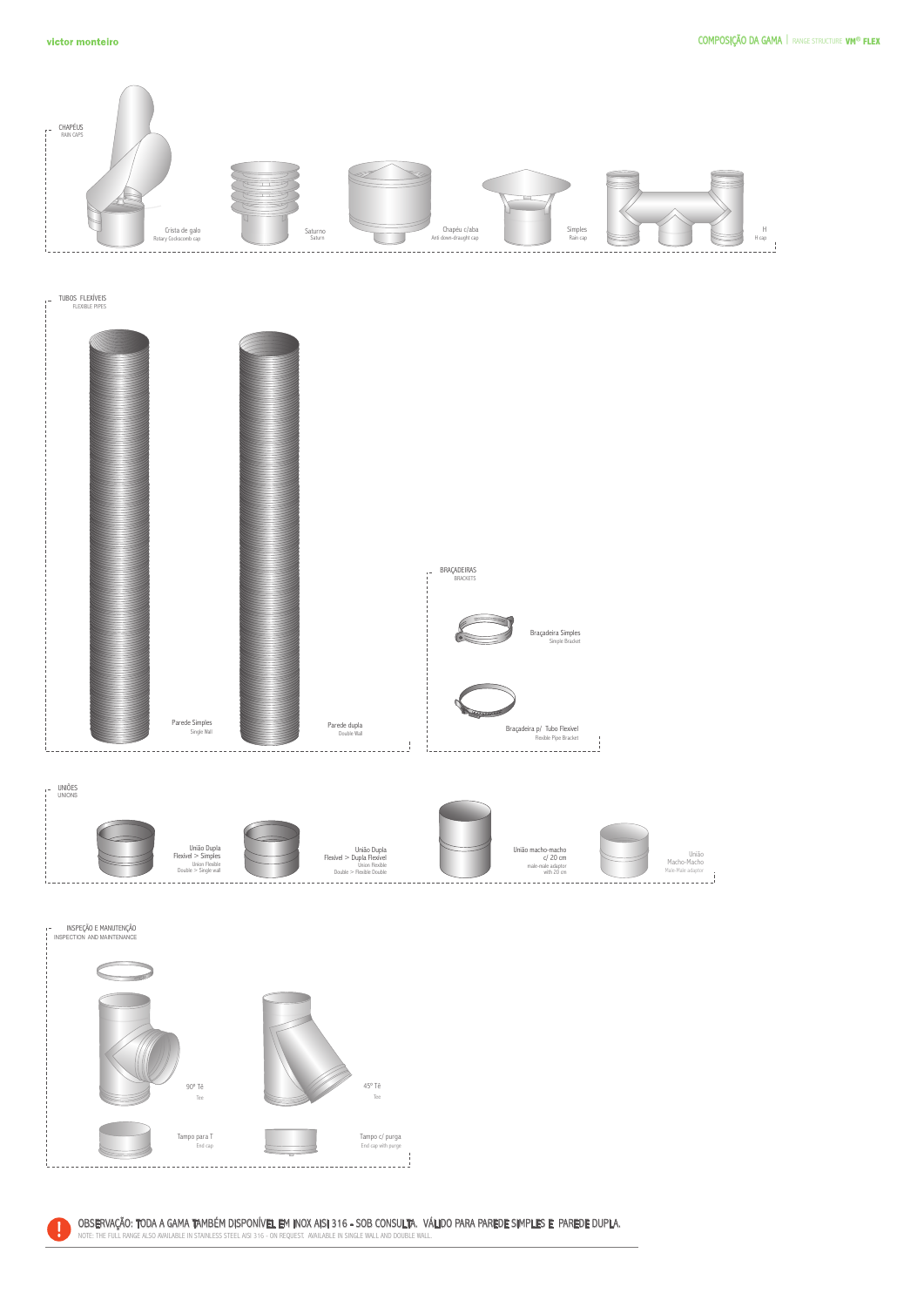# **VM**<sup>\*</sup>Flex

| <b>FI FXIVEL</b><br><b>PAREDE SIMPLES</b> |
|-------------------------------------------|
| <b>FI FXIVEL</b><br>I PAREDE DUPLA        |

SINGLE WALL

#### TEXTO DE PRESCRIÇÃO PRESCRIPTION TEXT

- PT Condutas circulares flexíveis, nas opções parede simples (fps) e parede dupla(fpd), produzidas em aço inox AISI304 CrNi 18/10 de 1ª qualidade, com espessura de 0,1mm, do tipo VICTOR MONTEIRO. Gama VM® Flex.
- EN Flexible ducts on the options single wall and double wall, manufactured in St. St. AISI 304, CrNi 18/10, 1st quality, with a thickness 0,1mm, from VICTOR MONTEIRO. Range VM® Flex.





### FICHA TÉCNICA: SÉRIE VM FLEX

TECHNICAL DATA: SERIE VM FLEX

| APLICAÇÕES<br>APPI ICATIONS                                        |                                                                                                                                          | Caldeiras a gás, condensação e estangues; Pellets; Ventilação; etc.<br>Gas boilers; Condensing and sealing units; Pellets and Ventilation. |                                                                                                       |  |
|--------------------------------------------------------------------|------------------------------------------------------------------------------------------------------------------------------------------|--------------------------------------------------------------------------------------------------------------------------------------------|-------------------------------------------------------------------------------------------------------|--|
| CONEXÃO                                                            | montagem obrigatório.                                                                                                                    | Encaixe entre módulos ou com outras gamas, por meio de uniões. Não tem sentido de                                                          |                                                                                                       |  |
| CONNECTION                                                         |                                                                                                                                          | Fitting between modules, and other product ranges, through unions. Doesn't have obrigatory assembly direction.                             |                                                                                                       |  |
| COMBUSTÍVEL<br>COMBUSTIBLE                                         | Pellets; Lenha; Gás; Gasóleo; Carvão<br>Pellets; Wood; Gas; Diesel; Coal                                                                 |                                                                                                                                            |                                                                                                       |  |
| FLEXÍVEL PAREDE SIMPLES<br>FLEXIBLE SINGLE WALL                    |                                                                                                                                          | FLEXÍVEL PAREDE DUPLA<br>FLEXIBLE DOUBLE WALL                                                                                              |                                                                                                       |  |
| TEMPERATURA DE<br><b>TRABALHO</b><br><b>WORKING</b><br>TEMPERATURE | T260° em contínuo<br>Up to T260° in continuous                                                                                           | TEMPERATURA DE<br>TRABALHO<br><b>WORKING</b><br><b>TEMPERATURE</b>                                                                         | T450° em contínuo<br>Up to T450° in continuous                                                        |  |
| AUTO-PORTABILIDADE<br>FREE STANDING EXTENSION                      | Não portante<br>Not portant                                                                                                              |                                                                                                                                            |                                                                                                       |  |
| MATERIAL<br>MATERIAL                                               | Aço inox Aisi 304 / Aço inox Aisi 316 (por encomenda)<br>Stainless steel Aisi 304 / Also available stainless steel Aisi 316 (on request) |                                                                                                                                            |                                                                                                       |  |
| <b>ESPESSURA</b><br>DO AÇO<br><b>WALL THICKNESS</b>                | $0,10$ mm<br>$0,10$ mm                                                                                                                   | <b>ESPESSURA</b><br>DO ACO<br><b>WALL THICKNESS</b>                                                                                        | $0,10$ mm<br>Espessura final 2 paredes - 2,4 mm<br>$0.10$ mm<br>Final thickness of two walls - 2.4 mm |  |
| NÚMERO CE<br>CE MARK NUMBER                                        | 1029 - CPDPT 11/03634<br>1029 - CPDPT 11/03634                                                                                           |                                                                                                                                            |                                                                                                       |  |



Proibida a cópia, publicação ou distribuição, ou qualquer outro uso, na totalidade ou parte, em qualquer tipo de suporte, sem prévia autorização por escrito da Victor Monteiro, Lda. Is prohibited to copy, publish or distribute, or any other use, in whole or part in any media, without the prior written permission of Victor Monteiro, Ltd.